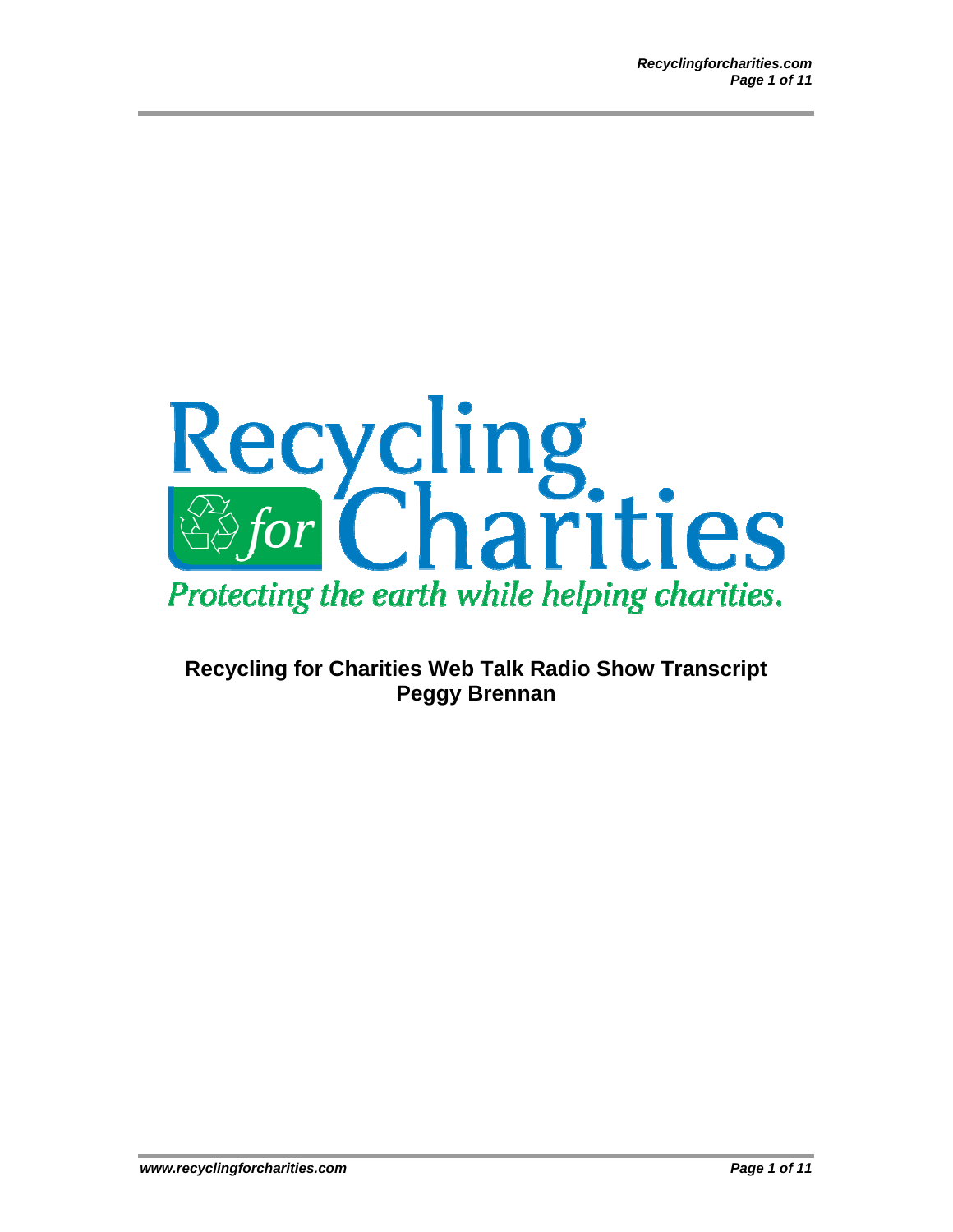*Dwight Zahringer:* Thanks for tuning in to another edition of the *Recycling for Charities Podcast Radio Show*. Hi, I'm Dwight Zahringer, Chairman and Founder of recyclingforcharities.com. We're a 501C3 nonprofit organization that allows individuals, organizations and charities the opportunity to recycle their old cell phones, PDA's, mobile Palm Pilots, digital cameras, iPods and iPhones for a value that has been donated to themselves or the charity of their choice. Not only is recycling for charities acting as a medium to raise funds for charities, but our organization also helps individuals protect the environment as well. Helping to preserve the environment for generations of the future is an important responsibility for which everyone should be held accountable.

> Unfortunately, until recently, legitimate wireless recycling efforts and programs were far and few in between. That's why I created recyclingforcharities.com. It allows every individual to go online, choose the charity of their choice, donate their item and make sure that charity receives funds while making sure their donated item is recycled properly to protect the earth. We're committed to recycling all of these products and we strive to recycle or refurbish as many of the units we receive. Each week on the Recycling for *Charities Podcast Radio Show* we'll be talking to different individuals who are leaders in keeping the earth green and friendly and helping charities along the way. We'd love to hear from you and hope you enjoy what you hear. Let's keep the earth green and friendly and make sure you recycle all your old wireless products at recyclingforcharities.com.

> Hello and thank you for joining us for another edition of the *Recycling for Charities Podcast Radio Show* where going green is fun while it's helping charities. Hi, I'm Dwight Zahringer, Founder and Chairman of Recycling for Charities and we have Dario Chiarini, also our board member and Kelly Steed, who's one of our greenest of greenest employees helping to keep everybody happy, green and green. And today on our radio show, we have with us Peggy Brennan of The Green Garage right here in our hometown of Detroit Michigan. This is a very interesting idea that Peggy and her husband Tom are working to accomplish. Basically The Green Garage here in Detroit. As everyone has heard it has a little bit of press in the past year or so about Detroit and some of the things that have been happening here. They are renovating a Model T showroom.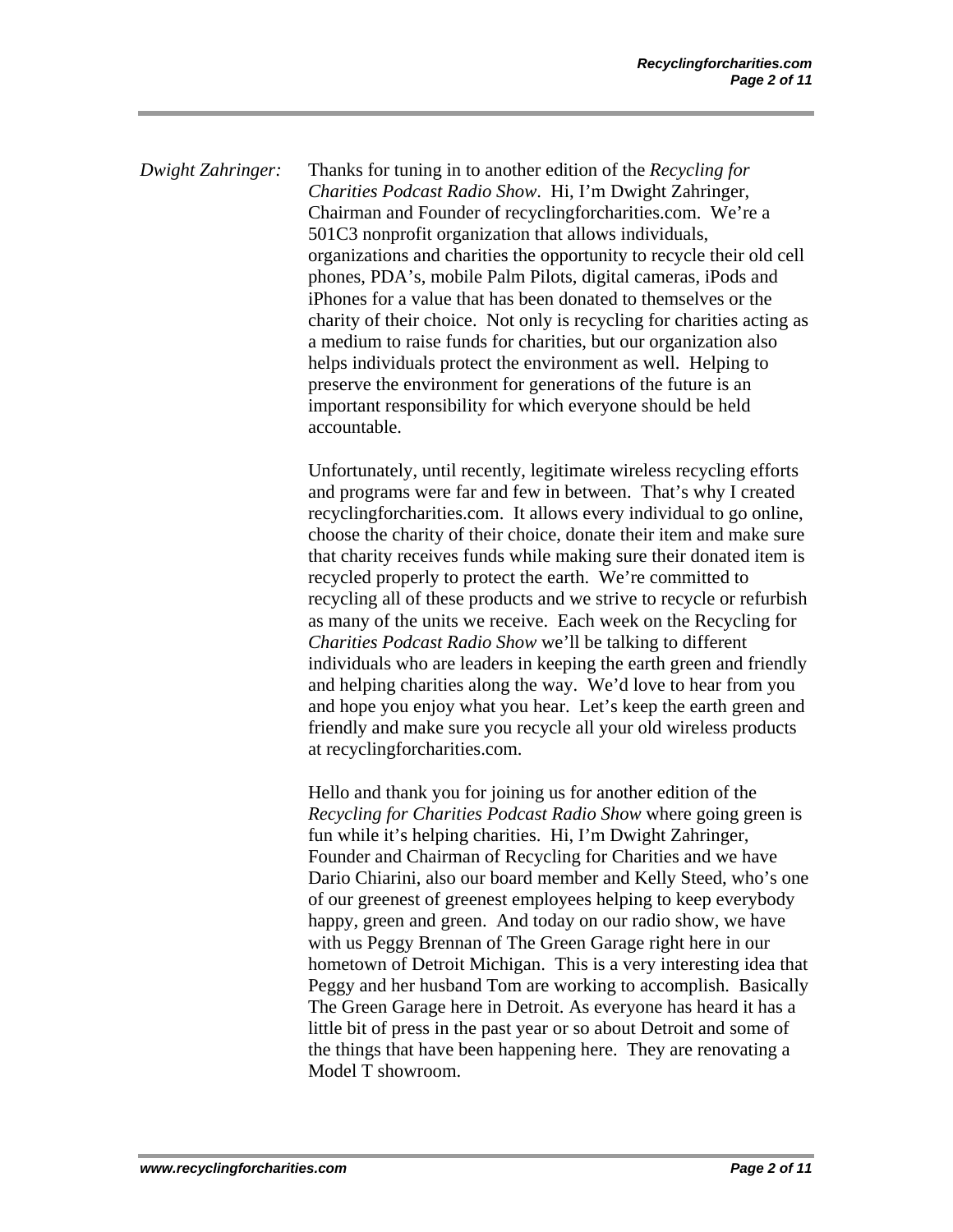| It is undergoing a historic and green renovation and will become a    |
|-----------------------------------------------------------------------|
| green business incubator providing rental spaces to local             |
| businesses who want to have a green component to their business.      |
| It's a big deal nowadays. The Green Garage in Peggy and Tom's         |
| remind me first of three different things, a building, a business and |
| a community. It's located down in midtown and it's again              |
| originated as a Model T showroom back in 1920. Peggy, thank           |
| you for joining us today.                                             |

- *Peggy Brennan:* You're welcome.
- *Dwight Zahringer:* I appreciate you taking the time out and explaining to us a little bit more about what's happening with The Green Garage. It's undergoing historic and green renovation. Briefly explain to our listeners what The Green Garage is and what the final goal is you and your husband have in mind.
- *Peggy Brennan:* Well as you said earlier, The Green Garage is basically three different things. It's a building in midtown that used to be a Model T showroom. It was built in 1920. We bought it at the very end of 2007 and right now it's undergoing a green and historic renovation. It's going to become a green business incubator and finally the last component of it is that it is a community of people.
- *Dwight Zahringer:* Okay. When you say a community of people, define that a little bit further.
- *Peggy Brennan:* Well I think one of our goals is not just to remodel a building, but to really develop a community of people that are centered around common work together. And so we've started the very beginning of the project with discussions with people and we're continuing at this point to do everything as a community based approach so that not just one person's making the decision, but a group is deciding things together.
- *Dwight Zahringer:* Nice.
- *Dario Terrini:* Peggy, how are ya, this is Dario.
- *Peggy Brennan:* Hi.
- *Dario Terrini:* As Dwight mentioned in the intro there's been a lot of both positive and negative press about Detroit. A couple major publications have planted people here and *Time Magazine* amongst them. You're obviously a believer that Detroit as a city and the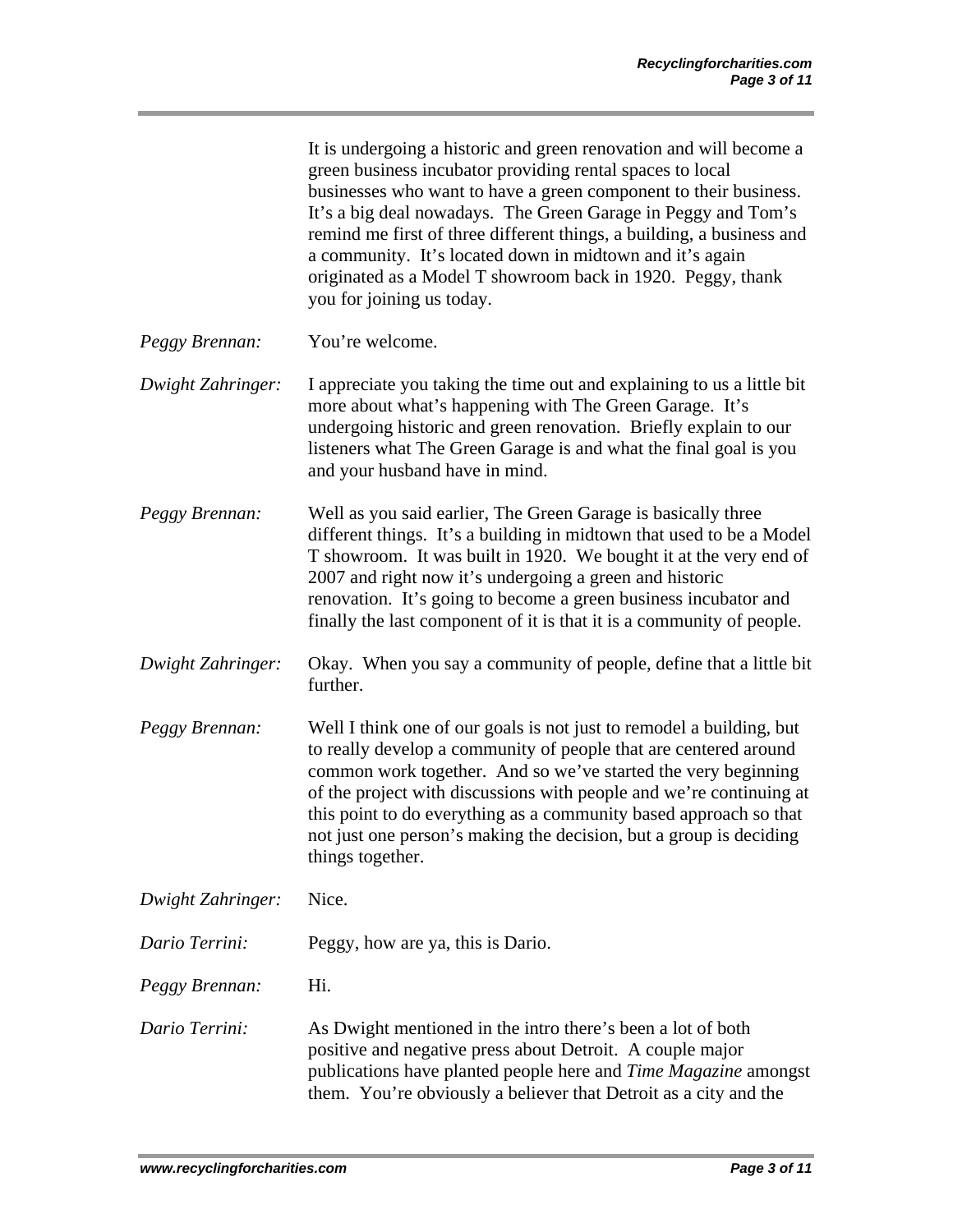region can turn around by making considerable investment. So what does this mean for the city to kind of reinvent ourselves and push forward?

*Peggy Brennan:* Well I really don't know what it means for the city. I think looking at a very broad perspective; I think that's a very difficult thing to say. We're actually, in our project, very narrowly focused, trying to do one thing and to do it well, which is basically to learn how to basically renovate this building, get it to be a net zero energy building and then rent business space to people. I think if we do that well, it would be a great thing for the city of Detroit but it's very difficult for me to project out as to what the overall benefit would be.

- *Dario Terrini:* Well I guess part of that is then you feel confident that there are going be other progressive businesses that would want to take up that space. I guess that is where I was trying to go with that, that you know there is a movement to be more progressive and move forward instead of sort of stuck in the past.
- *Dwight Zahringer:* You know Dario, you bring up a really good point because I think what he's also getting at Peggy too, is for our listeners that are not in the southeastern Michigan, Detroit region, we have had quite a decline of business in general, the economy as a whole. It has definitely taken its toll here in Detroit and the surrounding suburbs, including Michigan. We have one of the highest foreclosure rates in the country and Detroit's really had a very tough time coming back through the downfall of the automotive industry of late and even before then as well. So I guess one of the things we are trying to point out Peggy is that it takes a lot for a business to choose Detroit because there are a lot of barriers that go up. I could imagine trying to make this building as environmentally friendly, environmentally friendly and green as possible has got to just add on to the challenges amongst the layers and layers of bureaucracy that you have to go through.

The other part too is owning a business and operating something under such a pretense is gotta also be tough to attract businesses to be involved in something like that. Innately they have really got to believe in it because trying to drive people down to Detroit, because there's not much down there, there's not a lot of business and commerce that's happening, also could be restrictive for generating business.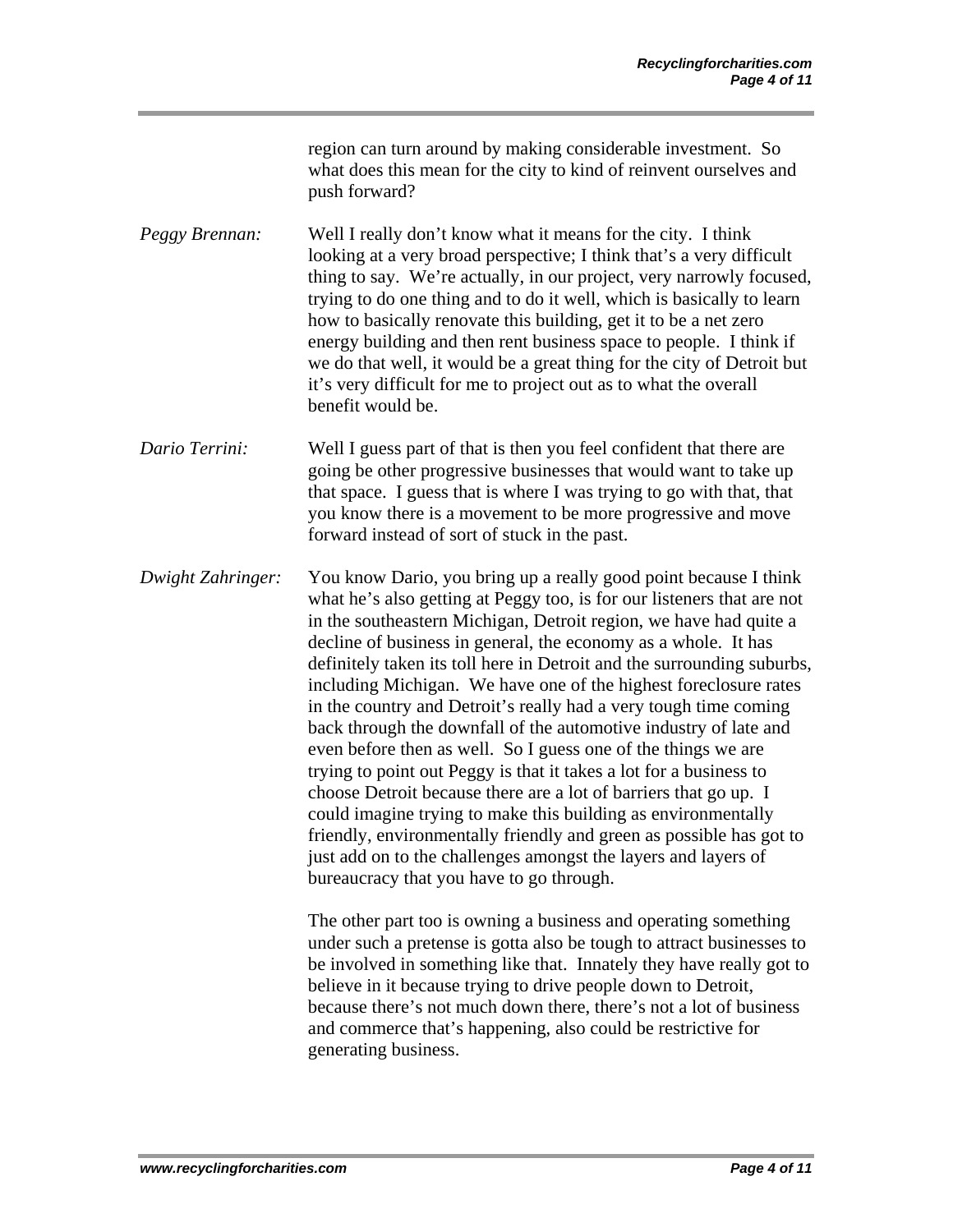*Peggy Brennan:* I think that that's true. I do think that people are attracted to projects that work and this is something, this is why we have such a very strong focus on getting something done and doing it well. So far we haven't had any issues with finding volunteers or with the City of Detroit in any way.

*Dwight Zahringer:* That's great.

*Peggy Brennan:* I think it's been a very positive experience overall.

*Dwight Zahringer:* That's great. In our research we noticed that you were hoping to make this a zero energy building. Tell us a little bit more exactly what that means.

*Peggy Brennan:* Well what that means, net zero energy means that the building will produce as much energy as it's going to consume. So in order to do this we had a group of about a dozen individuals, volunteers basically from all walks of life who, including designers, architects and engineers who met basically for nine months once a week on the design. Very early on they determined that the key to the net zero energy was tied to passive design which has to do with a super insulated and tight building envelope, the roof, the walls and the windows. So we formulated a design, modeling it using energy modeling software and we found that we were able to reduce the heating and cooling demands by 90%.

> So basically we're gonna be heating this building as if it were a 1,000 square foot building instead of an 11,000 square feet. Now when we open we won't have achieved the exact net zero energy but we will be about 95% there. So we've created a platform to work with and we're gonna tackle the remaining 5% as the building opens.

- *Dwight Zahringer:* That's great. You and your husband, how long have you guys been concerned really with the idea of conservation and being sustainable, living a sustainable life and integrating those terms into how you live?
- *Peggy Brennan:* Well if I can take you back to 2001 –

*Dwight Zahringer:* Go ahead.

*Peggy Brennan:* My husband retired at that time and he became involved in the green movement by serving on the board of the River Raisen and Institute in Monroe which helps develop and sponsor green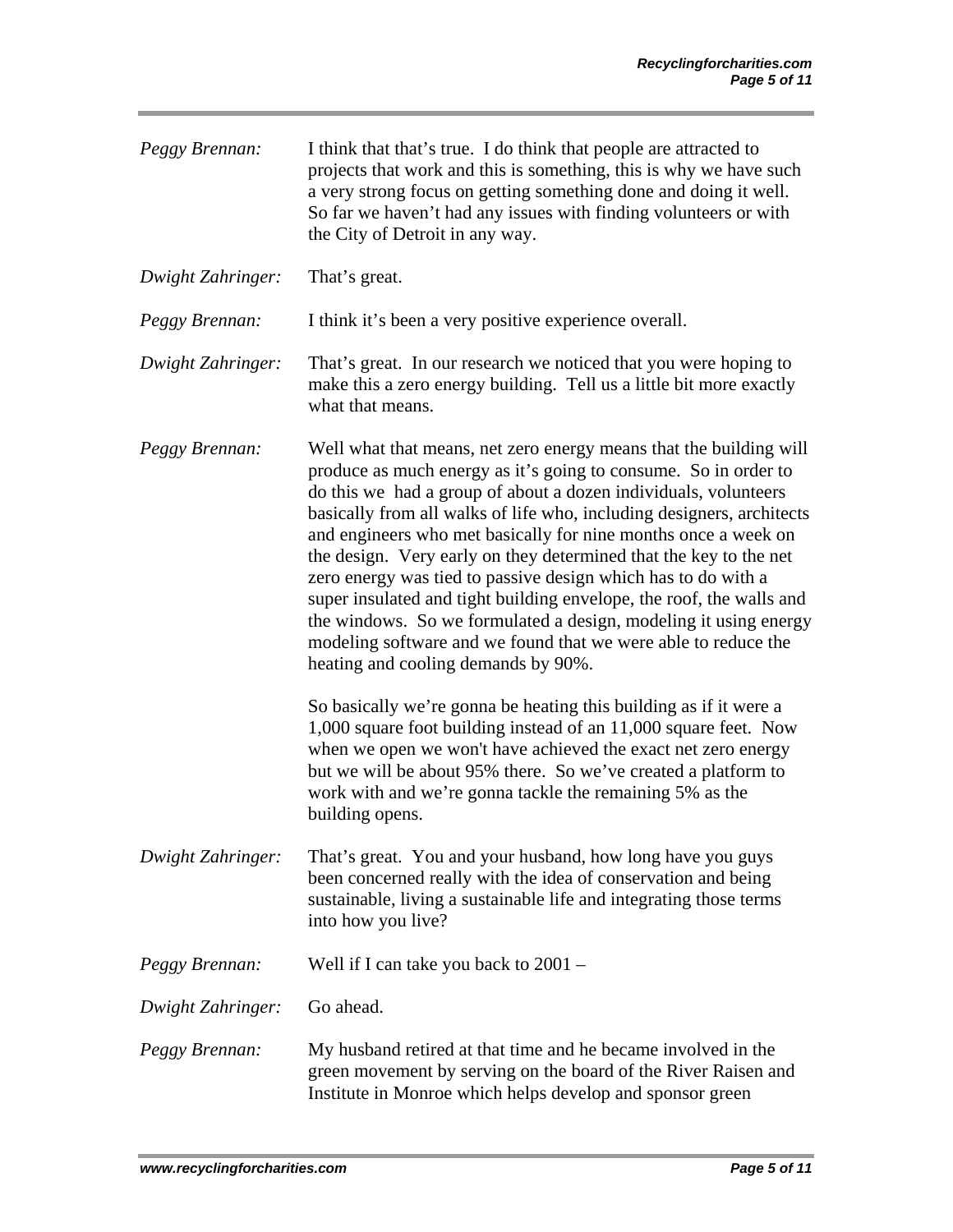|                   | projects. So we came to the conclusion at that time that he'd like<br>to work in the area of environmental sustainability, so he and I<br>developed a group called Great Lakes Green Initiative. And this<br>group has had conversations weekly since 2005 that center around<br>how to change our lives and become, live a more environmentally<br>sustainable manner. When we initially designed this group we had<br>in mind some sort of demonstration center that would help promote<br>our learning. |
|-------------------|------------------------------------------------------------------------------------------------------------------------------------------------------------------------------------------------------------------------------------------------------------------------------------------------------------------------------------------------------------------------------------------------------------------------------------------------------------------------------------------------------------|
|                   | For a while we were looking for property in Ann Arbor to build the<br>center because we thought locating close to a university was gonna<br>be key to our work cause we wanted to draw from that university<br>population. But many people talked to us as we described the<br>project and recommended that we locate it in Detroit. It made<br>sense to us so we located a realtor and we decided on the midtown<br>area and this was the first property we saw.                                          |
| Dwight Zahringer: | Wow. I guess you know what are the attractions as we're<br>definitely highlighting once again and that has been highlighted in<br>other forms of press you received. Is it being an old, run-down<br>Model T showroom? How did that come into play? Was that part<br>of the decision process and how is that being part of the tagline to<br>the entire project?                                                                                                                                           |
| Peggy Brennan:    | Right, right, I would say for us it has a lot of historical<br>significance. It's got a lot of meaning. I think it's very symbolic<br>for us of Detroit. I do know that the building was built during a<br>boom time in 1920 and the front windows were bricked in 1967,<br>which was the year of the riot.                                                                                                                                                                                                |
| Dwight Zahringer: | Wow.                                                                                                                                                                                                                                                                                                                                                                                                                                                                                                       |
| Peggy Brennan:    | And for us, it's going to be very significant when in a couple of<br>weeks we're going to unbrick those windows.                                                                                                                                                                                                                                                                                                                                                                                           |
| Dwight Zahringer: | Yeah.                                                                                                                                                                                                                                                                                                                                                                                                                                                                                                      |
| Peggy Brennan:    | That for us symbolically symbolizes for us the hopefully the<br>turnaround that this city is going to experience.                                                                                                                                                                                                                                                                                                                                                                                          |
| Dwight Zahringer: | Wow, that's great. Have you found any cool and interesting<br>artifacts inside of the building?                                                                                                                                                                                                                                                                                                                                                                                                            |
| Peggy Brennan:    | We have, yeah. We have found an old radiator cover that is an<br>Ames built radiator cover and Ames was in there I think about                                                                                                                                                                                                                                                                                                                                                                             |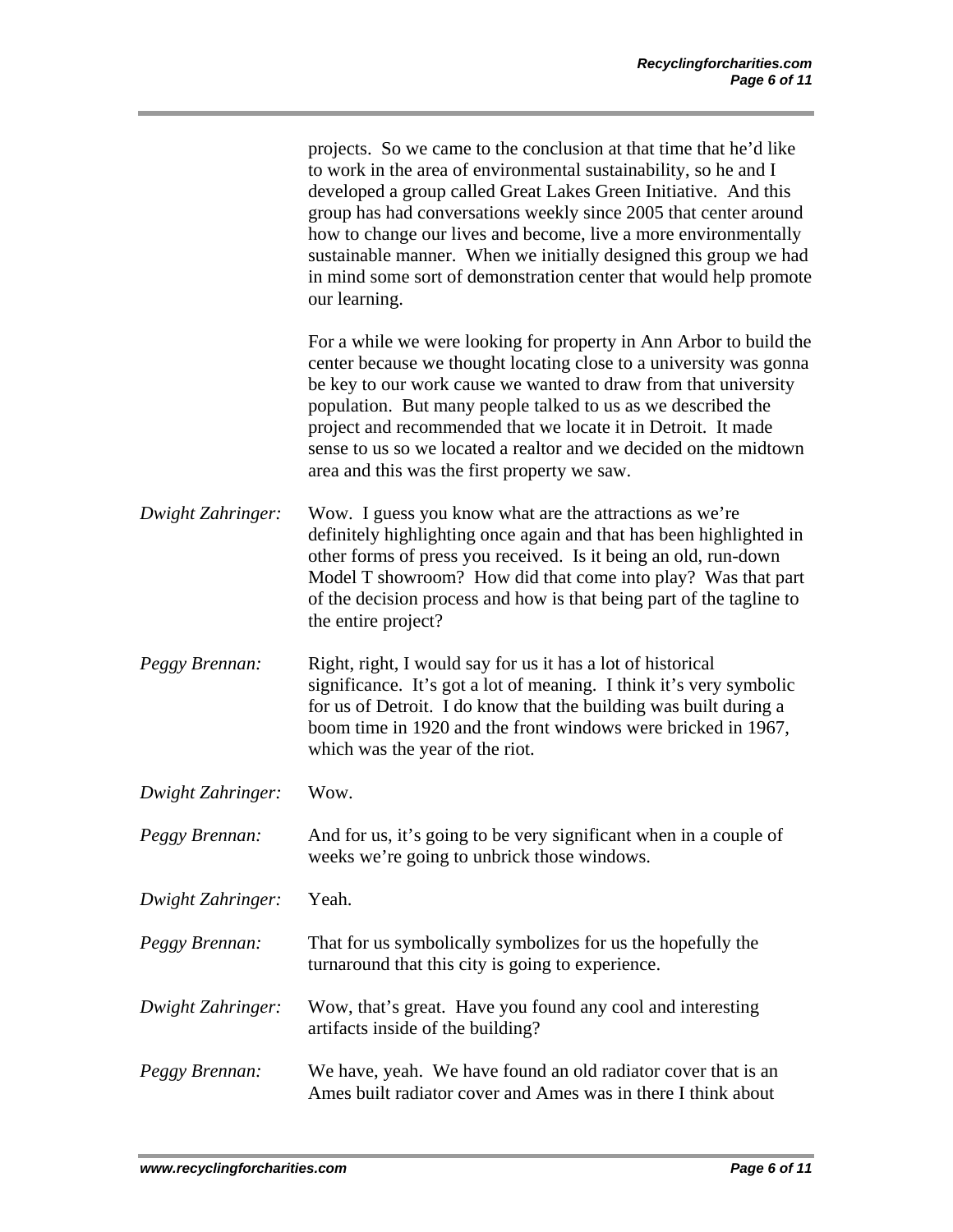1928, something like that. We have found some other historical I would say old documents. Inside the walls we found all kinds of papers. Apparently they used these as insulation so we've got receipts and copies of notes written by people that go all the way to the 1920's.

*Dwight Zahringer:* Wow. So Peggy is there any information you can give us and our listeners more about what really happened with Jimmy Hoffa?

- *Peggy Brennan:* Yeah. I can tell you right now, we haven't found him yet.
- *Dwight Zahringer:* Okay, okay. Well when you break up that foundation, keep us posted on that.
- *Peggy Brennan:* Exactly, but I will say that we have a scary enough basement down there so we will be down there.

*Dwight Zahringer:* Really? Interesting, interesting. What other type of hurdles have you encountered when trying to start this green garage in regards with the city of Detroit, zoning, other trials and tribulations?

- *Peggy Brennan:* Well, as far as the city of Detroit goes, I can tell you basically that with have had absolutely no hurdles at all. I mean this is a good news story. There's nothing that has been a problem. We turned our plans into the city, we developed, we spent about a year developing plans, turned our plans into the city, they were 25 pages long, they had detailed descriptions of systems that are not typical for buildings such as our geo-solar hybrid heating and cooling system and those plans passed within one and a half weeks.
- *Dwight Zahringer:* Wow.
- *Peggy Brennan:* We were very surprised by that I can assure you because we've done remodeling projects on other properties that we owned and they haven't even begun looking at the papers you know I would say at least three weeks, let alone give approval. So I really think I can give you an unqualified thumbs up on working with the city. I do know that you need to be prepared.

*Dwight Zahringer:* Sure.

*Peggy Brennan:* And I the ink that you need to have your work done and I think you have to have people in your group that you're working with who know the code in the city so that you're not having to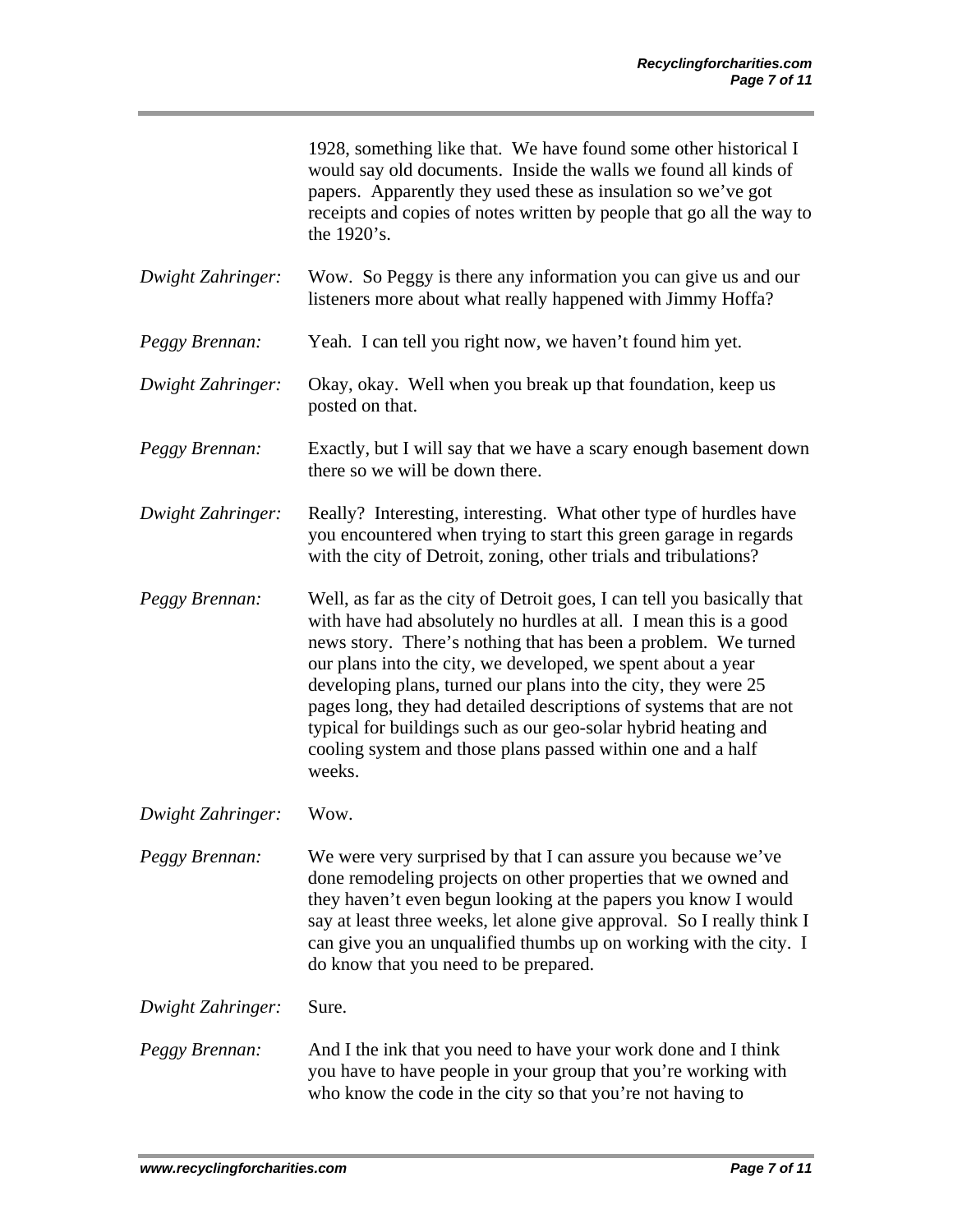backtrack. We did all those things and we had no problems whatsoever. We found no bureaucracy whatsoever.

- *Dario Terrini:* That's great. And Peggy, this is Dario again. What's your timeline in terms of when this is going to be up and running?
- *Peggy Brennan:* Right. So we're gonna be done in April with the construction. We are gonna need till May to get all of the exterior work done, which is we're basically taking out all the cement around the building and we're going to be putting in native landscaping and things like that. So that requires a May timeframe. So we'll be open for business in May.
- *Dario Terrini:* Oh, right around the corner.
- *Peggy Brennan:* Yeah, I hope. It is going to be soon.
- *Dwight Zahringer:* What kind of business are you looking to attract?

*Peggy Brennan:* Exactly, so what we're gonna be doing is we're doing a number of things in the building. First you need to know that The Green Garage is comprised of two conjoined buildings. One is the historic building and then in the 1960s they put an annex onto it. So in this historic building, we're planning on renting office space to people who wanna start green businesses and because we wanna use the space as efficiently as possible, and save our clients money, we're going to rent them something as small as just a desk or something as large as an entire set of offices, whatever they'd like. And we would be providing green office environment and help with business plans and help with contacting funding sources, etc.

*Dwight Zahringer:* Wow, that's wonderful.

*Peggy Brennan:* Oh it's gonna be great. Yeah and you know by the way, my husband has a background as a management consultant. He was a partner with Accenture so he's used to being, you know running large projects and things like that.

*Dwight Zahringer:* Wow, excellent.

*Peggy Brennan:* And then in addition we've got a, we've got some consultation space to work with people who might drop by and want help greening up their own lives. So we're developing a library, we're developing a design center so there will be places where if you wanna walk in off the street and say I need some help with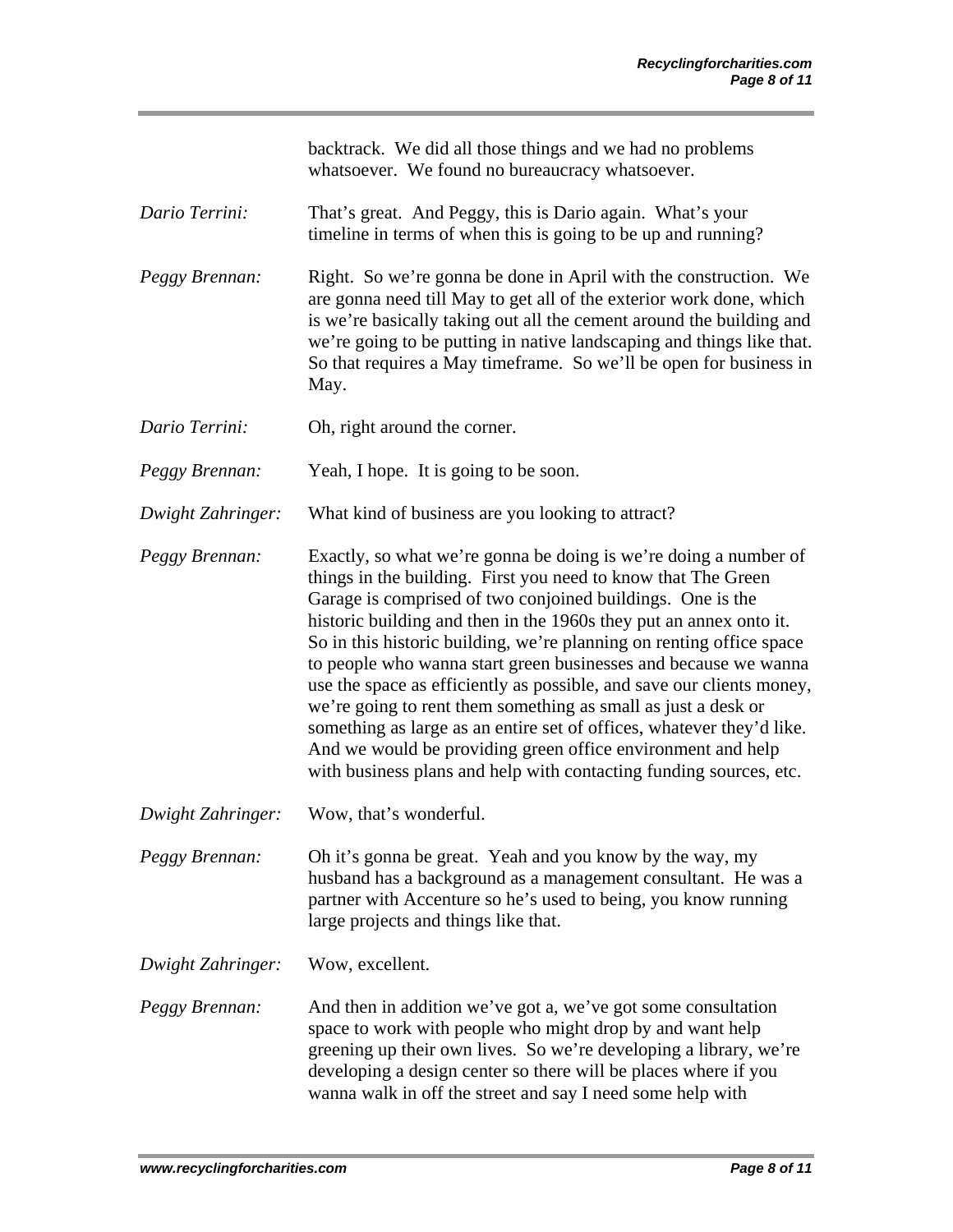|                   | something, we're hoping that that's part of what we're doing. And<br>then in the annex building, we're gonna be setting up workshop<br>space for people who want to rent space to develop a product.<br>What we're thinking right now is that we're probably going to be<br>renting on a monthly basis with hopes that our tenants would<br>develop strong independent enough businesses within a year or so<br>and then take those out into the city.                                                                                                                                                                                                                                                                                                                                                                                                                                                                                                                                                                                                                                                                                      |
|-------------------|---------------------------------------------------------------------------------------------------------------------------------------------------------------------------------------------------------------------------------------------------------------------------------------------------------------------------------------------------------------------------------------------------------------------------------------------------------------------------------------------------------------------------------------------------------------------------------------------------------------------------------------------------------------------------------------------------------------------------------------------------------------------------------------------------------------------------------------------------------------------------------------------------------------------------------------------------------------------------------------------------------------------------------------------------------------------------------------------------------------------------------------------|
| Dwight Zahringer: | Wow, that's great. You really have this thought through. It is<br>definitely not the bar napkin type of a plan here.                                                                                                                                                                                                                                                                                                                                                                                                                                                                                                                                                                                                                                                                                                                                                                                                                                                                                                                                                                                                                        |
| Peggy Brennan:    | Oh no, no, we definitely wanted to get the thinking done before the<br>construction started.                                                                                                                                                                                                                                                                                                                                                                                                                                                                                                                                                                                                                                                                                                                                                                                                                                                                                                                                                                                                                                                |
| Dwight Zahringer: | Yeah, that makes a lot of sense. Well as you're aware, with<br>Recycling for Charities, we've been around the block and we've<br>been around for about six years now and our main focus is helping<br>to keep the earth green and keep everybody environmentally<br>conscious of what they are doing with old wireless recycling<br>products such as cell phones, PDA's, pages, before, now iPods and<br>digital cameras. In fact Kodak just partnered with us and as far as<br>Walmart with recycling all of their digital cameras for them. This<br>is something that we like and that we; you know being close to us<br>and being local in the Detroit area, something that we can<br>definitely cling to. I think it is something we are going to have to<br>talk more in the future when you are getting closer to the launch<br>that we can definitely make you as a collection point for people<br>that want to partake in something like this as well. What about as<br>far as getting involved with the renovation? If any of our listeners<br>want to do anything like that or help you out, how can they go<br>about doing that? |
| Peggy Brennan:    | Well I would say the best way to do it is to contact us at our Gmail<br>address which is greengaragedetroit@gmail.com.                                                                                                                                                                                                                                                                                                                                                                                                                                                                                                                                                                                                                                                                                                                                                                                                                                                                                                                                                                                                                      |
| Dwight Zahringer: | Okay.                                                                                                                                                                                                                                                                                                                                                                                                                                                                                                                                                                                                                                                                                                                                                                                                                                                                                                                                                                                                                                                                                                                                       |
| Peggy Brennan:    | Or if you want to you can just find us on FaceBook. We've got<br>our own FaceBook account under Green Garage Detroit.                                                                                                                                                                                                                                                                                                                                                                                                                                                                                                                                                                                                                                                                                                                                                                                                                                                                                                                                                                                                                       |
| Dwight Zahringer: | That's wonderful. For those listening in the Detroit area that are<br>local here, give us a few of the landmarks that are around The<br>Green Garage so we can be aware of it as we're driving around<br>aimlessly through Detroit looking for something attractive and                                                                                                                                                                                                                                                                                                                                                                                                                                                                                                                                                                                                                                                                                                                                                                                                                                                                     |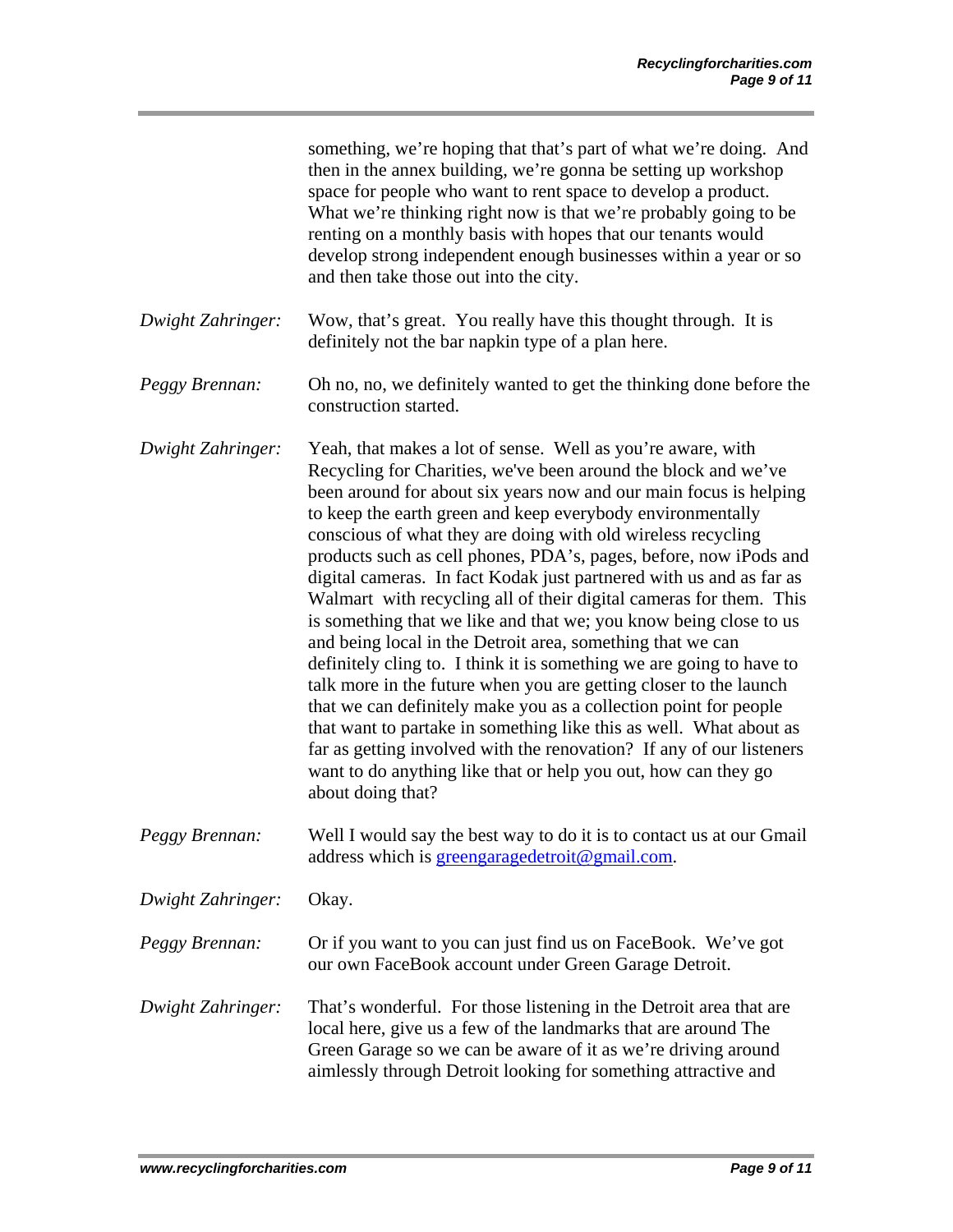beautiful to look at. It'll probably stand out like a sore thumb or the opposite of the good finger on the bad hand.

*Dario Terrini:* Green thumb.

*Dwight Zahringer:* The green thumb, it is going to stand out like a green thumb but what are some other significant landmarks?

*Peggy Brennan:* Well basically we're on Second Avenue right around Canfield in the Wayne State area and I would say the biggest landmark probably close to us is the Traffic Jam Restaurant.

*Dario Terrini:* Oh.

*Dwight Zahringer:* Excellent, excellent. Peggy, I wanna thank you very much for taking the time out of your busy schedule renovating under your tight deadline to speak with us and tell us a little bit more about what you're doing. Before we leave off, is there anything else you wanna leave our listeners to or plug your site and then some of the other initiatives you have going on?

*Peggy Brennan:* Well the only other thing I wanted to mention is the Green Alley Project that we're doing. We've got an alley that's next door to us and we have got a project going where we're going to be taking all of cement out of there and we're going to be putting in a brick walkway bordered with permeable pavers on either side and on either side of that is going to be native gardens. So it's gonna be a lovely area and part of the greenway movement that's happening in the city of Detroit right now.

*Dwight Zahringer:* Wow that's wonderful. And that's something that's going to be starting in the spring?

*Peggy Brennan:* That's going to be starting this coming spring, yes.

*Dwight Zahringer:* Oh wonderful, wonderful. Will you be looking for volunteers and help on that as well?

*Peggy Brennan:* Oh we will be.

*Dwight Zahringer:* Okay perfect. Well for all that want to get involved, I do recommend that you go out and take a look at greengaragedetroit.com or go ahead and email [greengarage@gmail.com.](mailto:greengarage@gmail.com) It's got a lot of information, historical